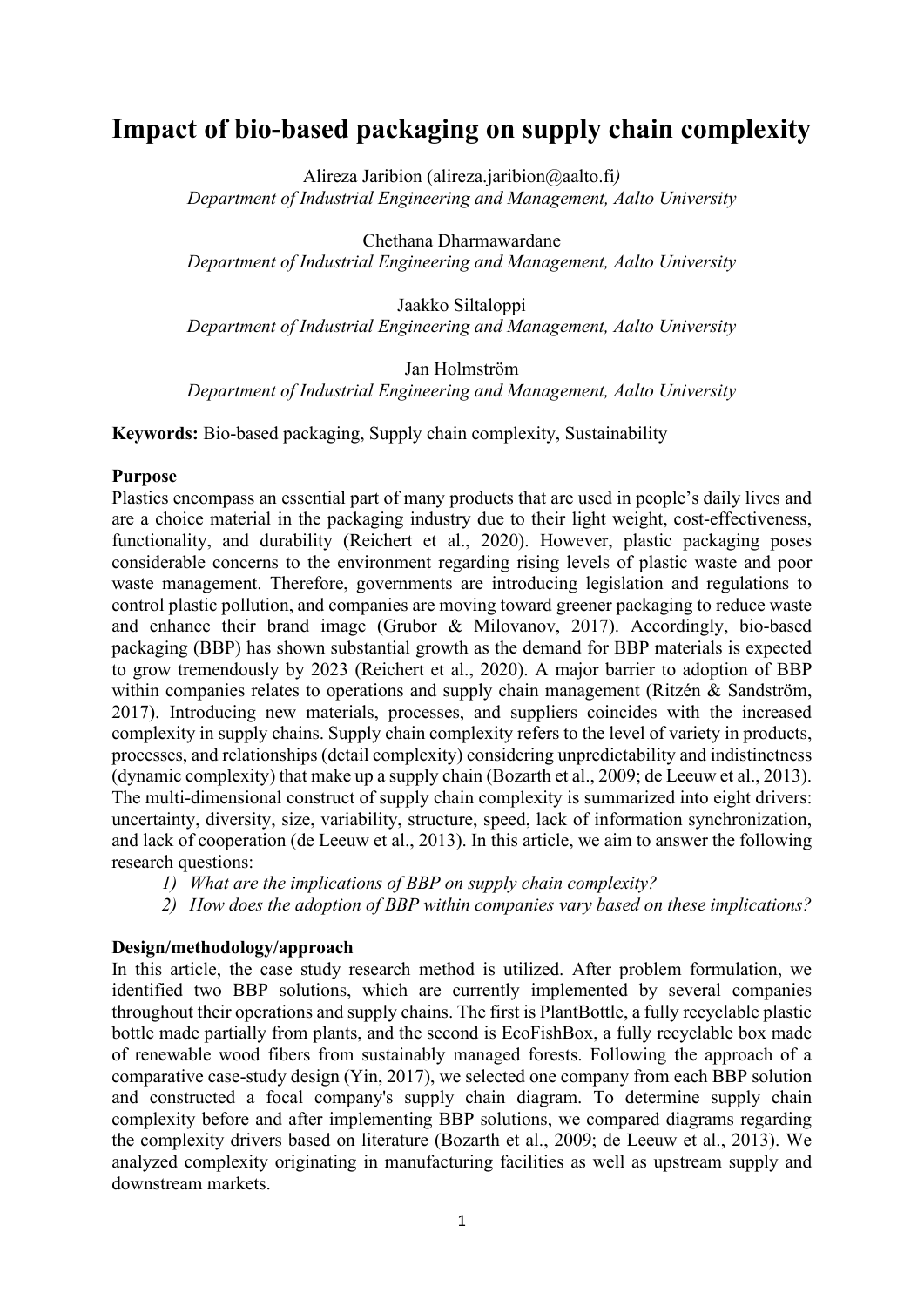In the first case, Coca-Cola's implementation of PlantBottle for their 500 ml classic coke is studied using primary data collected through a semi-structured interview with a communications and sustainability manager, in addition to secondary data derived from publicly available information from Coca-Cola.

In the second case, Kalaneuvos's implementation of 10 kg EcoFishBox for fresh fish is studied using primary data collected through a semi-structured interview with the Chief Operating Officer (COO), in addition to secondary data available in scientific life cycle assessment publications.

#### **Findings**

In the first case (Figure 1), the implementation of PlantBottle has increased the level of upstream complexity (both detail and dynamic). Since PlantBottle is made from a combination of fossil- and bio-based plastic, supply, transport, and storage of biomaterials are added to Coca-Cola's current operations. Thus, this solution is not scalable to be utilized for other Coca-Cola products and is even going to be replaced by another carbon-efficient packaging solution: a fully recyclable plastic bottle made of 100% recycled materials.



*Figure 1. Coca-Cola's 500 ml classic coke supply chain before and after implementing PlantBottle*

In the second case (Figure 2), the level of all internal manufacturing, upstream, and downstream complexities are significantly reduced after implementing the BBP solution. The EcoFishBox takes seven times less space in transport and storage than traditional expanded polystyrene (EPS) boxes, as they are transported flat. The EcoFishBox is offered alongside automation for assembly and transport in the Kalaneuvos factory, which leads to greater productivity with less labor. Furthermore, EcoFishBox simplifies waste handling for customers by being easy to flatten and recycle. Due to reduced supply chain complexity and operational